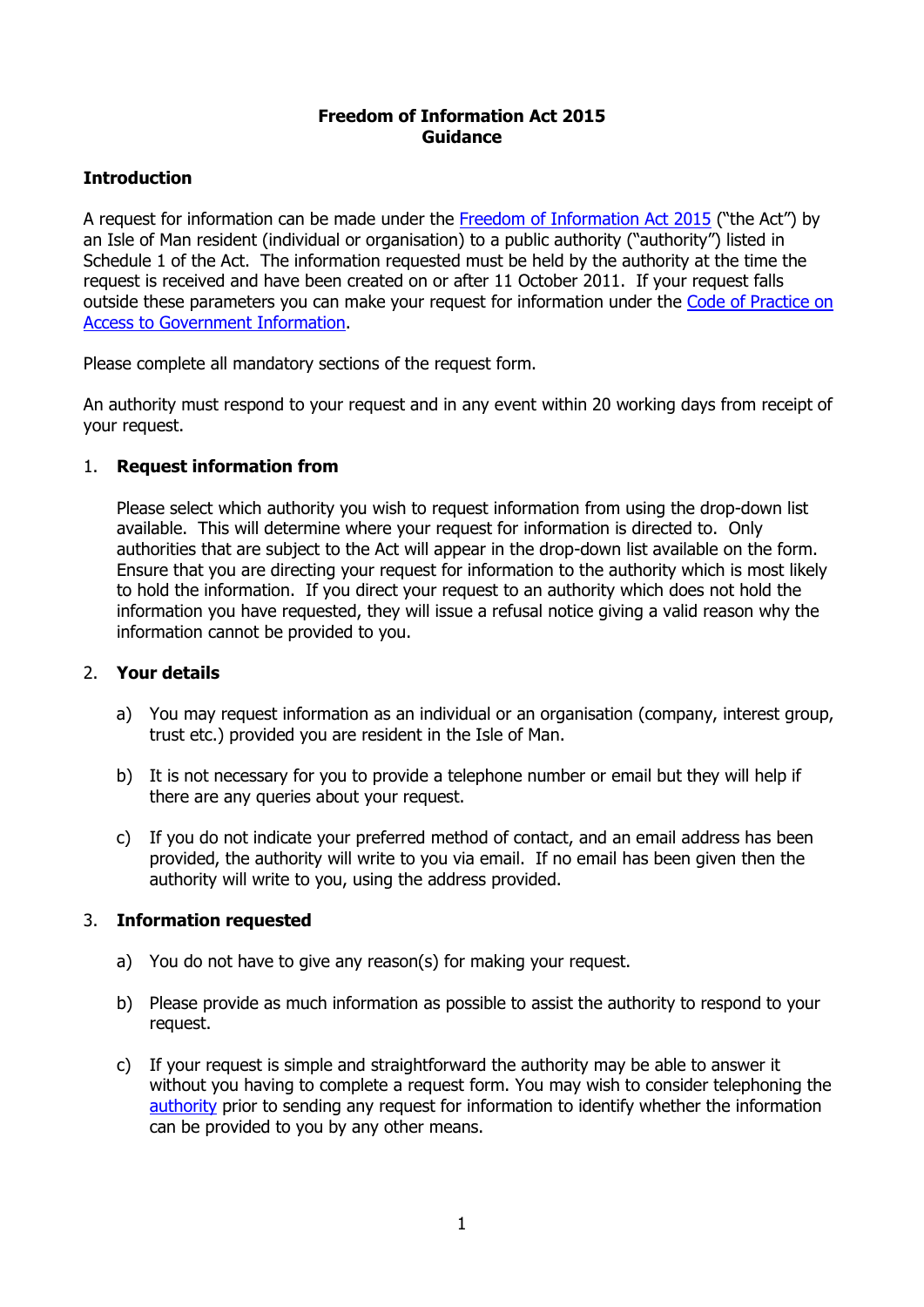- d) If, at the time of making your request for information, you express a preference for receiving the information by any one or more of the following means, the authority will, where reasonably practicable give effect to your preference. Such means are:
	- i. a copy of the information in permanent form or in another acceptable form;
	- ii. a digest or summary of the information; and
	- iii. a reasonable opportunity for you to inspect a record containing the information.

The authority will take into consideration all the circumstances, including cost, when determining what is a reasonably practicable way of providing the information to you. If the provision of the information in a certain way is not considered reasonably practicable then the authority will let you know the reason for this.

### 4. **Practical refusal reasons/exemptions**

Where certain conditions are satisfied the authority is entitled to refuse to provide the information requested. These conditions are where there is a practical refusal reason, or where the requested information is subject to an absolute exemption or a qualified exemption and the public interest test is satisfied.

- a) *Practical Refusal Reason* includes: if the information is not held or cannot be found after taking reasonable steps to do so, complying with the request would require the authority to do something that it is not required to do, your request is not a valid request for the purposes of the Act, your request is vexatious, malicious, frivolous, misconceived or lacking in substance, your request relates to information identical or substantially similar to information previously requested and supplied and a reasonable time has not passed between requests.
- b) Absolutely Exempt Information includes: information accessible to you by other means, information protected by parliamentary privilege, communications with the Crown, information under international agreements about exchange of information, personal information, information provided in confidence, and information the disclosure of which is restricted by law unless an authority is not required to do so.
- c) *Qualified Exempt Information* where the public interest in maintaining the exemption outweighs the public interest in disclosing the information, includes: national security and defence, international relations, economy and commercial interests, investigations and legal proceedings, law enforcement, audit functions, formulation of policy, conduct of public business, health and safety, research and natural resources, qualified exempt communications with the Crown, qualified exempt personal information, legal professional privilege, and, information for future publication.

If any practical refusal reasons or exemptions apply to your request you will be provided with a full explanation.